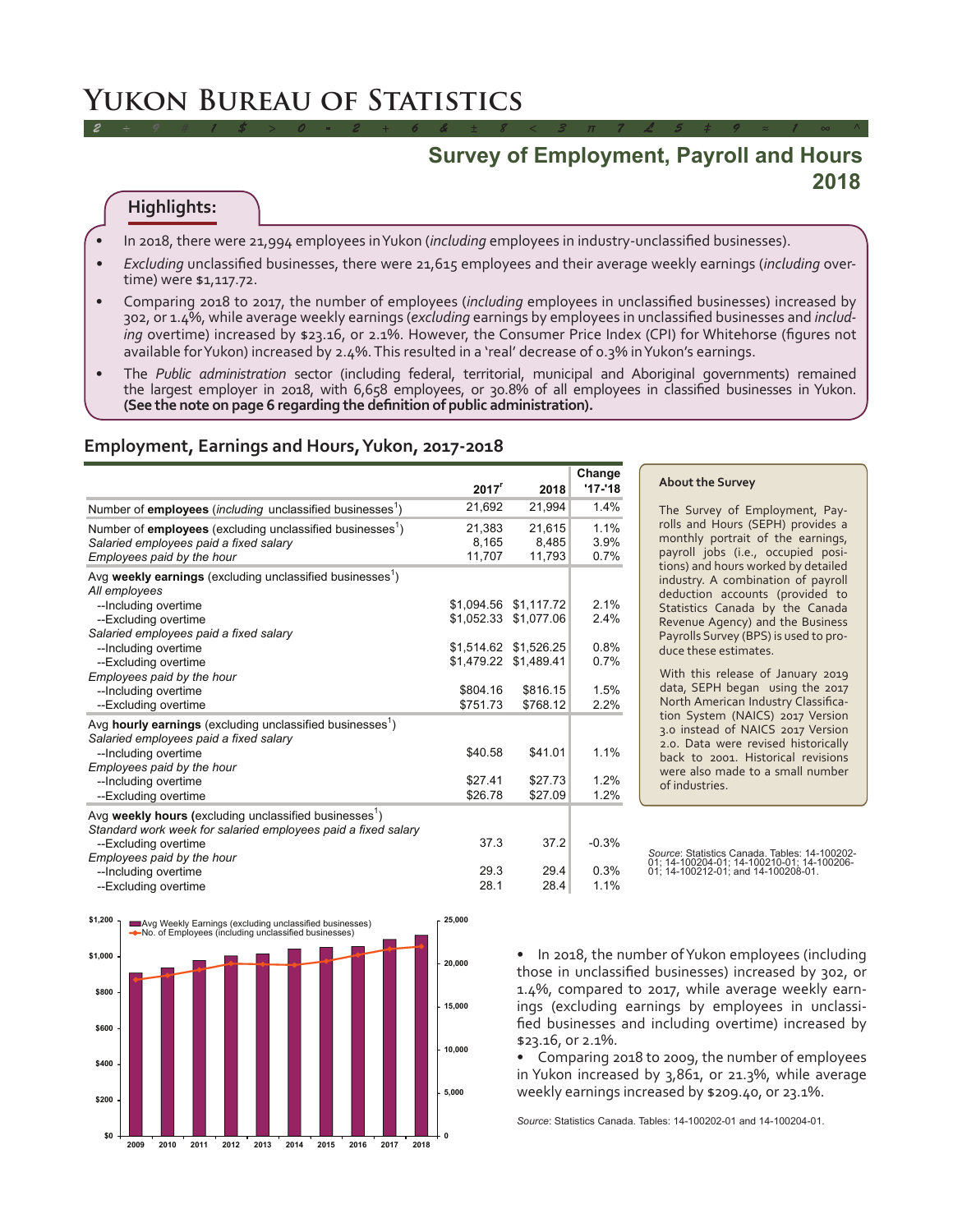### **Employment by Month, Yukon, 2014 to 2018**



Employment in Yukon varies with the season. It increases through the summer months and decreases in the winter. The variation is manifested vividly in the number of employees in *Services-producing industries*, in which the largest proportion of Yukoners are employed. The number of employees typically remains high in the months of June, July, August and September and low in January.

*Source*: Statistics Canada. Table 14-10-0201-01.

### **Goods-Producing vs. Services-Producing Industries Employment, Yukon, 2009 to 2018**

Comparing 2018 to 2017, the number of employees in *Services-producing industries* increased by 170, or 0.9%, while that in *Goods-producing industries* increased by 62, or 2.8%.

Over the last decade (2009-2018), the relative ratio of employment in *Goods-producing industries* to that in *Servicesproducing industries* varied from a high of 11.4**:**88.6 in 2012 to a low of 8.7**:**91.3 in 2015. As mining activity increased inYukon from 2009 through 2012, the ratio shifted slightly in favour of *Goods-producing industries*. The ratio shifted back in favour of *Services-producing industries* as *Goods-producing industries*' employment started decreasing in 2013 with declining mining activities until 2016 when the ratio bounced back to the 2014 level. In 2017 and 2018, the ratios were slightly above the 2016 level for *Goods-producing* industries. *Source*: Statistics Canada. Table 14-10-0202-01.



**Goods-producing industries** include the following industry sectors: *Forestry, logging and support*; *Mining, quarrying, and oil & gas extraction*; *Utilities*; *Construction*; and *Manufacturing*.

**Services-producing industries** include the following industry sectors: Trade *(Wholesale trade* and *Retail trade)*; *Transportation and* warehousing; Information and cultural industries; Finance and insurance; Real estate and rental and leasing; Professional, scientific and *technicalservices*; *Management of companies and enterprises*; *Administrative and supportservices, waste management and remediation* services; Educational services; Health care and social assistance; Arts, entertainment and recreation; Accommodation and food services; *Other services*<sup>2</sup> *(except public administration)*; and *Public administration*.

# **Average Weekly Earnings, Canada and Yukon, 2009 to 2018**

Comparing 2018 to 2017, average earnings of Yukon employees (excluding employees working for unclassified businesses and including overtime) increased 2.1%, while the Consumer Price Index (CPI) for Whitehorse (figures not available for Yukon) increased 2.4%. This resulted in a 'real' **decrease** of 0.3% in Yukon's earnings. Meanwhile, Canada's average earnings increased by 2.6% and the national CPI rose by 2.3%, resulting in a 'real' increase of 0.3%.

Comparing 2018 to 2009, Yukon's earnings increased by \$209.40, or 23.1%, while the Whitehorse CPI increased 14.8%, resulting in a 'real' increase of 8.3%. During the same time period, Canada's earnings increased by \$178.67, or 21.7%, while the national CPI rose 16.6%, resulting in a 'real' increase of 5.1%.



ada's (1,001.18).

*Source*: Statistics Canada. Tables: 14-10-0204-01 and 18-10-0005-01.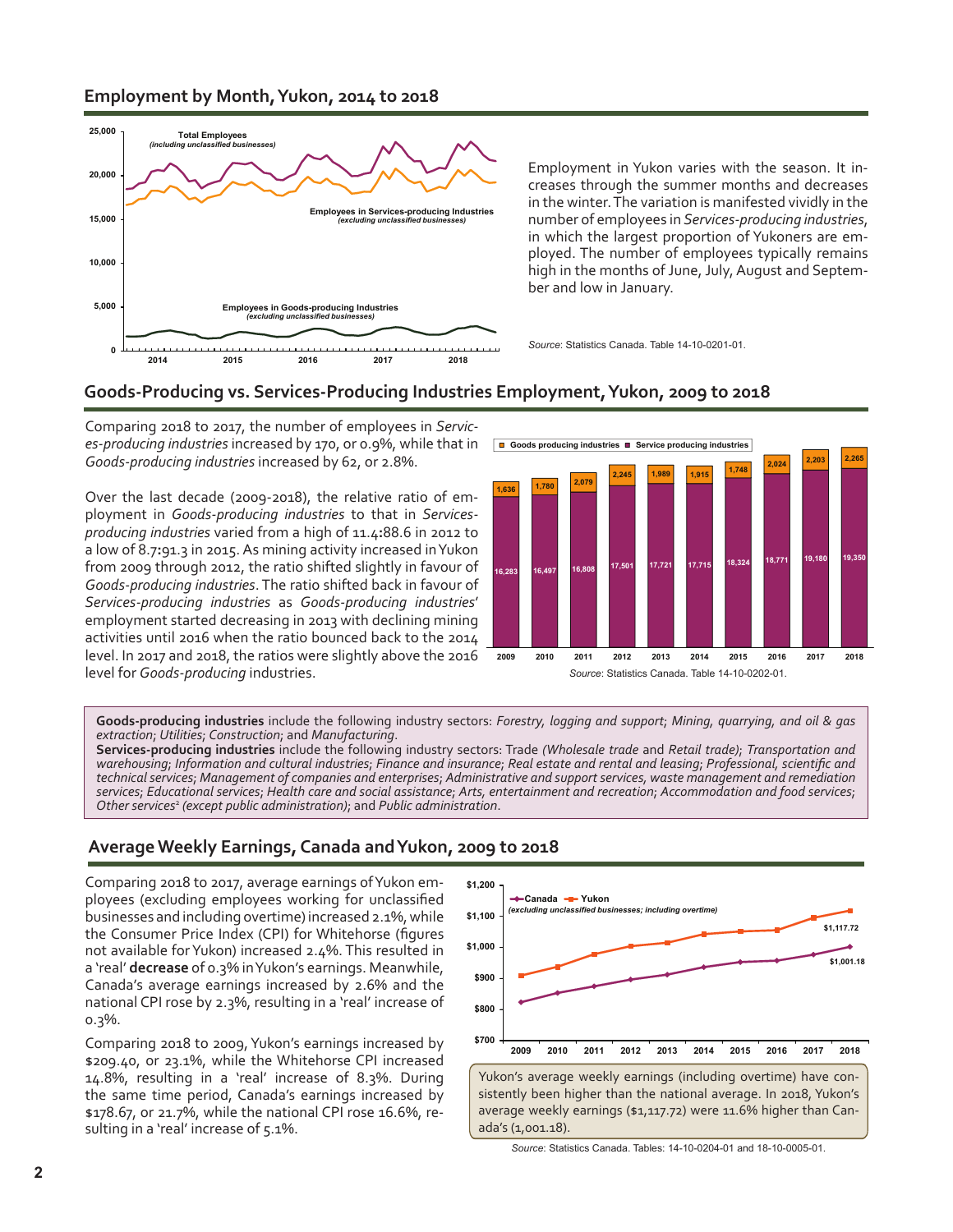# **Employment by Industry Sector, Yukon, 2017 and 2018**



*Source*: Statistics Canada. Table 14-100202-01.

The *Public administration* sector (includes federal, territorial, municipal and Aboriginal governments) remained the territory's largest employer in 2018, representing 30.8% of the total employees in Yukon. The distribution of the total number of employees by industry sector did not change significantly from 2017 to 2018.

### **Average Weekly Earnings (including overtime) by Selected Industry Sector and Subsector, Yukon, 2018**



Note: Industry sectors, subsectors and industry groups displayed in this graph are the only ones that have average earnings data available for 2018 in Yukon. *Source*: Statistics Canada. Table 14-100204-01.

In 2018, from all available detail data by industry, average weekly earnings of employees in the *Public administration* sector remained the highest in the territory at \$1,413.70. Employees in the subsectors of *Federal government public administration* and *Territorial public administration* had average weekly earnings of \$1,776.21 and \$1,600.14, respectively.

Average weekly earnings of the *Public administration* sector (\$1,413.70) were \$295.98 (or 26.5%) higher than the 2018 industrial aggregate (excluding unclassified businesses) for Yukon at \$1,117.72.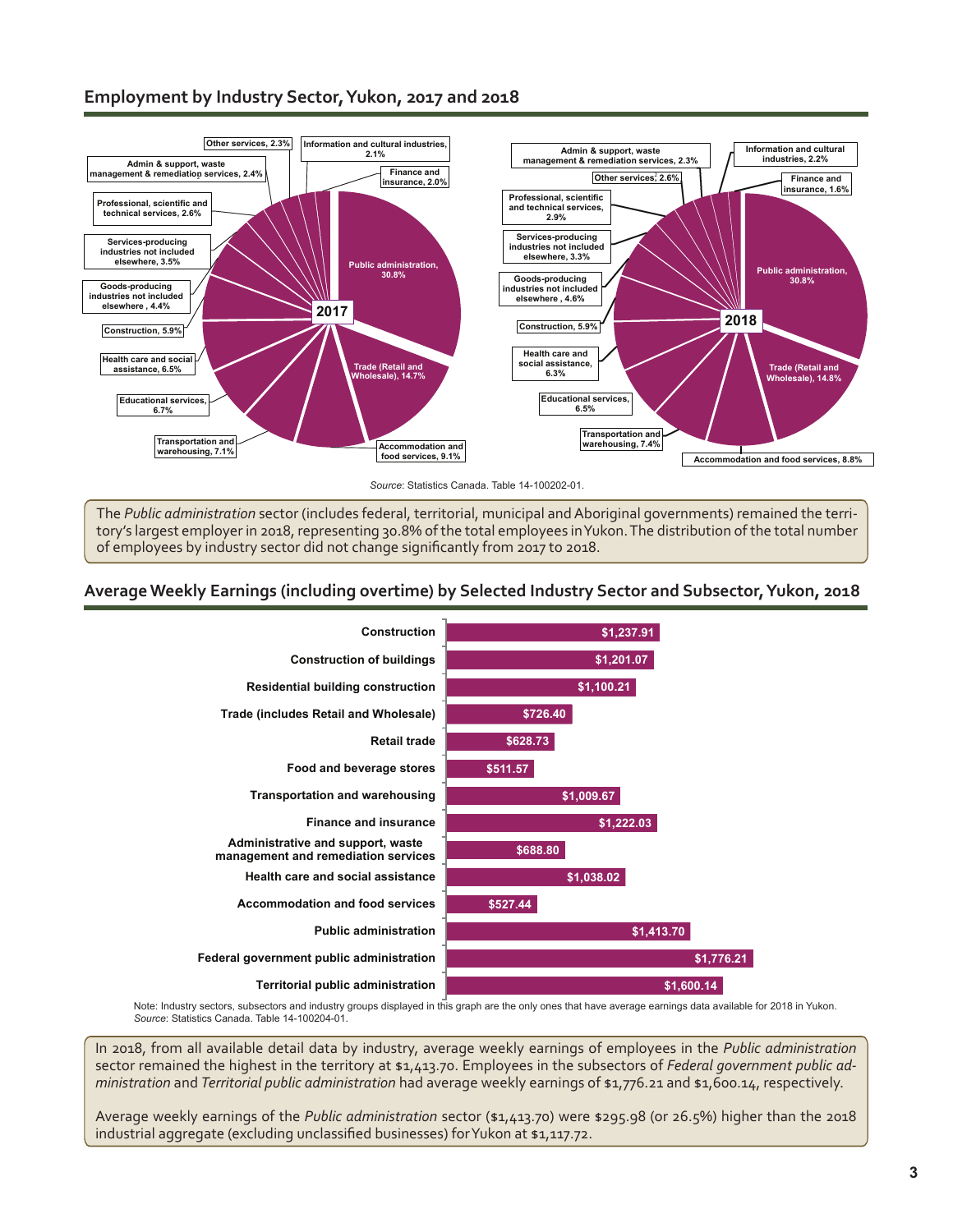|  |  | Employment and Average Weekly Earnings (including overtime) by Industry, Yukon, 2017 to 2018 |
|--|--|----------------------------------------------------------------------------------------------|
|  |  |                                                                                              |

|                                                                                                          |                      | <b>Number of Employees</b> |                           |                      | <b>Avg Weekly Earnings</b> |                       |                                  |                      |  |
|----------------------------------------------------------------------------------------------------------|----------------------|----------------------------|---------------------------|----------------------|----------------------------|-----------------------|----------------------------------|----------------------|--|
|                                                                                                          | change '17 to '18    |                            |                           |                      | change '17 to '18          |                       |                                  |                      |  |
|                                                                                                          | 2017 <sup>r</sup>    | 2018                       | no.                       | %                    | 2017                       | 2018                  | \$                               | %                    |  |
| Industrial Aggregate <i>including</i> <code>unclassified</code> businesses $^{\text{\tiny{\textsf{1}}}}$ | 21,692               | 21,994                     | 302                       | 1.4%                 |                            |                       |                                  |                      |  |
| Industrial aggregate excluding unclassified businesses <sup>1</sup>                                      | 21,383               | 21,615                     | 232                       | 1.1%                 |                            | \$1,094.56 \$1,117.72 | \$23.16                          | 2.1%                 |  |
| Goods-producing industries                                                                               | 2,203                | 2,265                      | 62                        | 2.8%                 |                            | \$1,393.67 \$1,346.22 | $-$47.45$                        | $-3.4%$              |  |
| Construction                                                                                             | 1,254                | 1,270                      | 16                        | 1.3%                 | \$1,202.81 \$1,237.91      |                       | \$35.10                          | 2.9%                 |  |
| Construction of buildings                                                                                | 405                  | 428                        | 23                        | 5.7%                 |                            | \$1,103.89 \$1,201.07 | \$97.18                          | 8.8%                 |  |
| Residential building construction                                                                        | 204                  | 221                        | 17                        | 8.3%                 |                            | \$959.72 \$1,100.21   | \$140.49                         | 14.6%                |  |
| Specialty trade contractors                                                                              | x                    | x                          | x                         | $\ddotsc$            | x                          | x                     | x                                | $\ddotsc$            |  |
| Building equipment contractors                                                                           | $\pmb{\times}$       | 349                        | x                         | $\ddotsc$            | $\ddot{\phantom{a}}$       | $\ddot{\phantom{a}}$  | .                                | $\ddotsc$            |  |
| Building finishing contractors                                                                           | 74                   | X                          | x                         | $\ddot{\phantom{a}}$ | F                          | x                     | $\ddotsc$                        | $\ddotsc$            |  |
| Manufacturing                                                                                            | $\ddot{\phantom{a}}$ | $\ddot{\phantom{a}}$       | $\ddotsc$                 | $\cdots$             |                            | $\ddot{\phantom{a}}$  | $\ldots$                         | $\ldots$             |  |
| Durable goods                                                                                            | 78                   | x                          | x                         | $\ddot{\phantom{a}}$ | F                          | x                     | $\cdots$                         | $\ldots$             |  |
| Services-producing industries                                                                            | 19,180               | 19,350                     | 170                       | 0.9%                 |                            | \$1,060.20 \$1,090.97 | \$30.77                          | 2.9%                 |  |
| Trade                                                                                                    | 3,140                | 3,203                      | 63                        | 2.0%                 | \$679.31                   | \$726.40              | \$47.09                          | 6.9%                 |  |
| Wholesale trade                                                                                          | 310                  | 374                        | 64                        | 20.6%                | F                          | F                     | $\ddotsc$                        | $\ddot{\phantom{a}}$ |  |
| Petroleum and petroleum products merchant wholesalers                                                    | 112                  | 115                        | 3                         | 2.7%                 | F                          | F                     | $\ddot{\phantom{a}}$             | $\ddotsc$            |  |
| Building material and supplies merchant wholesalers                                                      | 27                   | x                          | x                         | $\sim$               | F                          | x                     | $\cdots$                         | $\cdots$             |  |
| Retail trade                                                                                             | 2,829                | 2,829                      | $\Omega$                  | 0.0%                 | \$604.32                   | \$628.73              | \$24.41                          | 4.0%                 |  |
| Motor vehicle and parts dealers                                                                          | 290                  | 298                        | 8                         | 2.8%                 | \$1,057.62                 | F                     |                                  |                      |  |
| Food and beverage stores                                                                                 | 1.157                | 1,120                      | $-37$                     | $-3.2%$              | \$462.70                   | \$511.57              | \$48.87                          | 10.6%                |  |
| Grocery stores                                                                                           | 1,056                | 1,022                      | $-34$                     | $-3.2%$              | \$402.92                   | \$450.20              | \$47.28                          | 11.7%                |  |
| Gasoline stations                                                                                        | 221                  | 266                        | 45                        | 20.4%                | F                          | F                     | $\ddotsc$                        |                      |  |
| Clothing and clothing accessories stores                                                                 | X                    | 81                         | X                         |                      | X                          | F                     | $\cdots$                         | $\ddotsc$            |  |
| Miscellaneous store retailers                                                                            | 200                  | 166                        | $-34$                     | $-17.0%$             |                            |                       |                                  |                      |  |
| Transportation and warehousing                                                                           | 1,520                | 1,591                      | 71                        | 4.7%                 |                            | \$1,038.32 \$1,009.67 | $-$28.65$                        | $-2.8%$              |  |
| Truck transportation                                                                                     | 197                  | x                          | $\boldsymbol{\mathsf{x}}$ |                      | F                          | X                     | $\ddotsc$                        |                      |  |
| Information and cultural industries                                                                      | 449                  | 481                        | 32                        | 7.1%                 | F                          | F                     | $\ddot{\phantom{a}}$             | $\ddot{\phantom{a}}$ |  |
| Finance and insurance                                                                                    | 421                  | 351                        | -70                       | $-16.6%$             | F.                         | \$1,222.03            | $\ddot{\phantom{a}}$             | $\ddot{\phantom{a}}$ |  |
| Professional, scientific and technical services                                                          | 556                  | 627                        | 71                        | 12.8%                |                            | ä,                    | .                                |                      |  |
| Management, scientific and technical consulting services                                                 | 82                   | x                          | $\pmb{\times}$            |                      |                            | Ω,                    | .                                |                      |  |
| Administrative and support, waste management and                                                         |                      |                            |                           |                      |                            |                       |                                  |                      |  |
| remediation services                                                                                     | 503                  | 487                        | $-16$                     | $-3.2%$              | \$695.90                   | \$688.80              | $-$7.10$                         | $-1.0%$              |  |
| Administrative and support services                                                                      | x                    | х                          | х                         | $\ddotsc$            | x                          | x                     | x                                | $\ddotsc$            |  |
| Office administrative services                                                                           | 44                   | x                          | x                         |                      | $\ddotsc$                  | $\ddot{\phantom{a}}$  | $\cdots$                         | $\cdots$             |  |
| <b>Educational services</b>                                                                              | 1,422                | 1,409                      | $-13$                     | $-0.9%$              | F                          | F                     | $\ddot{\phantom{a}}$             | $\ddot{\phantom{a}}$ |  |
| <b>Education special</b>                                                                                 | x                    | 1,344                      | x                         |                      | x                          | F                     | $\cdots$                         | $\ddotsc$            |  |
| Health care and social assistance                                                                        | 1,391                | 1,364                      | $-27$                     | $-1.9%$              |                            | \$1,000.20 \$1,038.02 | \$37.82                          | 3.8%                 |  |
| Ambulatory health care services<br>Offices of physicians                                                 | 92                   | 94                         | $\ddotsc$<br>2            | 2.2%                 | F                          | F                     | $\cdots$                         |                      |  |
| Arts, entertainment and recreation                                                                       |                      |                            | $\cdots$                  |                      |                            |                       | $\ddotsc$                        | $\ddotsc$            |  |
| Amusement, gambling and recreation industries                                                            | 180                  | 169                        | -11                       | $-6.1%$              | F                          | F                     | $\cdots$<br>$\ddot{\phantom{a}}$ | $\ldots$             |  |
| Accommodation and food services                                                                          | 1,949                | 1,906                      | -43                       | $-2.2%$              | \$495.59                   | \$527.44              | \$31.85                          | 6.4%                 |  |
| Accommodation services                                                                                   | 878                  | 885                        | $\overline{7}$            | 0.8%                 | \$583.36                   | F                     |                                  |                      |  |
| Food services and drinking places                                                                        | 1,071                | 1,020                      | -51                       | $-4.8%$              | F                          | F                     | ä.                               |                      |  |
| Full-service restaurants and limited-service eating places                                               | 951                  | 897                        | $-54$                     | $-5.7%$              | F                          | F                     | $\ddotsc$                        | $\ddot{\phantom{a}}$ |  |
| Other services (except public administration) <sup>2</sup>                                               | 496                  | 562                        | 66                        | 13.3%                | \$909.92                   | F                     | $\ddot{\phantom{a}}$             | $\ddot{\phantom{a}}$ |  |
| Repair and maintenance                                                                                   | 109                  | x                          | X                         |                      | F                          | X                     | .                                |                      |  |
| Personal and laundry services                                                                            | 65                   | X                          | $\boldsymbol{\mathsf{x}}$ | $\ddot{\phantom{a}}$ | F                          | X                     | .                                | .                    |  |
| Religious, grant-making, civic, and professional                                                         |                      |                            |                           |                      |                            |                       |                                  |                      |  |
| and similar organizations                                                                                | 322                  | X                          | X                         |                      | \$922.96                   | x                     | X                                |                      |  |
| Civic and social organizations                                                                           | 143                  | 169                        | 26                        | 18.2%                | F                          | F                     |                                  |                      |  |
| Public administration                                                                                    | 6,578                | 6.658                      | 80                        | 1.2%                 |                            | \$1,371.71 \$1,413.70 | \$41.99                          | 3.1%                 |  |
| Federal government public administration                                                                 | 476                  | 499                        | 23                        | 4.8%                 |                            | \$1,714.22 \$1,776.21 | \$61.99                          | 3.6%                 |  |
| Provincial and territorial public administration                                                         | 3,914                | 4,052                      | 138                       | 3.5%                 |                            | \$1,583.05 \$1,600.14 | \$17.09                          | 1.1%                 |  |
| Aboriginal public administration                                                                         | 1,614                | 1,540                      | $-74$                     | $-4.6%$              | F                          | F                     | $\ddot{\phantom{a}}$             |                      |  |
| Unclassified businesses <sup>1</sup>                                                                     | 309                  | 379                        | 70                        | 22.7%                |                            | $\cdots$              | $\cdots$                         |                      |  |

Note: Industry sectors, subsectors and industry groups displayed in this table are the only ones that have employee and/or earnings data available for 2017 and/or 2018 in Yukon.<br>*Source*: Statistics Canada. Tables: 14-1002

# **Earnings and Hours by Type of Employee (including overtime), Yukon, 2017 to 2018**

|                                                        | <b>EMPLOYEES PAID BY THE HOUR</b><br>Avg Hourly<br>Earnings |         | Avg Weekly<br>Hours |      | <b>SALARIED EMPLOYEES</b><br>Avg Hourly<br><b>Earnings</b> |         | <b>Standard</b><br><b>Work Week</b> |      |
|--------------------------------------------------------|-------------------------------------------------------------|---------|---------------------|------|------------------------------------------------------------|---------|-------------------------------------|------|
|                                                        | 2017                                                        | 2018    | 2017                | 2018 | 2017                                                       | 2018    | 2017                                | 2018 |
| Industrial aggregate excluding unclassified businesses | \$27.41                                                     | \$27.73 | 29.3                | 29.4 | \$40.58                                                    | \$41.01 | 37.3                                | 37.2 |
| Services-producing industries                          | \$25.40                                                     | \$26.18 | 28.4                | 28.6 | \$40.44                                                    | \$40.96 | 37.2                                | 37.1 |
| Trade                                                  | \$19.65                                                     | \$20.76 | 27.0                | 28.1 | \$30.63                                                    | \$30.25 | 39.3                                | 39.0 |
| Retail trade                                           | \$18.32                                                     | \$18.76 | 25.8                | 27.0 | \$28.40                                                    | \$27.87 | 39.2                                | 38.6 |
| Motor vehicle and parts dealers                        | \$25.59                                                     | F       | 33.8                | F    | \$31.69                                                    |         | 40.5                                | F    |
| Food and beverage stores                               | \$16.22                                                     | \$17.27 | 22.5                | 23.6 | \$29.46                                                    | \$31.02 | 37.2                                | 37.1 |
| Transportation and warehousing                         | \$26.61                                                     | \$28.23 | 30.9                | 28.8 | \$35.75                                                    | \$35.29 | 39.8                                | 39.4 |

Note: Industry sectors, subsectors and industry groups displayed in this table are the only ones that have employee and/or earnings data by type of employee, available for<br>2017 and/or 2018 in Yukon.<br>So*urce*: Statistics Ca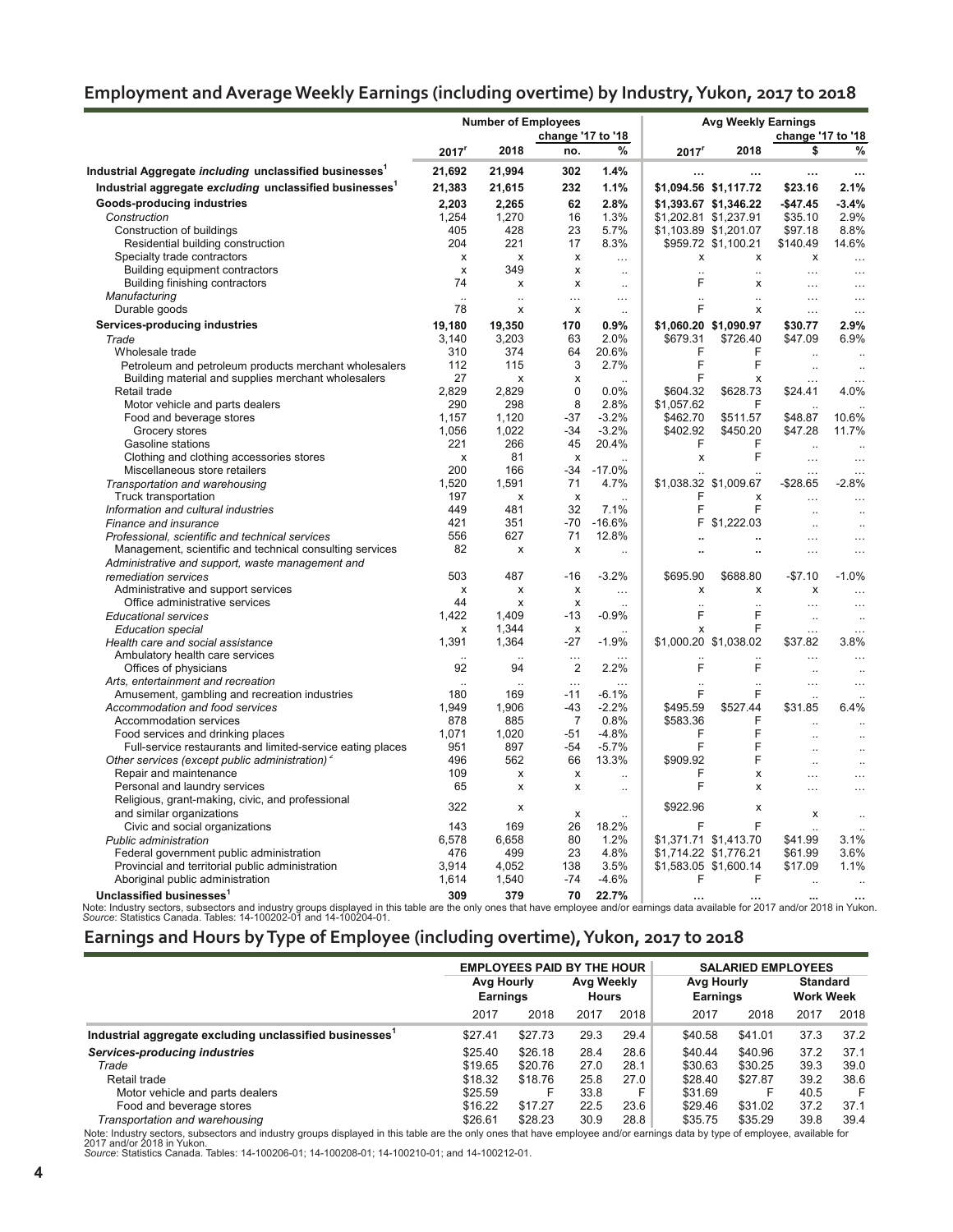

# **Employment by Top Yukon Industry Employment Sectors, Yukon, 2009 to 2018**

• Of the North American Industry Classification System (NAICS) sectors used in the SEPH data analysis, data for the number of employees in 2018 were available for 13 sectors in Yukon. Seven sectors employed over 1,000 employees: *Public administration* (6,658 employees); *Trade* (3,203); *Accommodation and food services*(1,906); *Transportation and warehousing* (1,591); *Educational services* (1,409); *Health care and social assistance* (1,364); and *Construction* (1,270). Collectively they represented 80.5% of all classified businesses' employees in the territory.

The *Public administration* sector (including federal, territorial, municipal and Aboriginal governments) remained the largest employerin 2018, with 6,658 employees, or 30.8%, of all classified businesses' employees.

• Of the remaining top industry employers: *Trade (Retail and Wholesale)* represented 14.8% of all classified businesses' employees; *Accommodation and food services*, 8.8%; *Transportation and warehousing*, 7.4%; *Educational services,* 6.5%; *Health care and social assistance*, 6.3%; and *Construction*, 5.9%.

#### **Earnings of Top Industry Employment Sectors, Yukon, 2009 to 2018 \$1,400 Yukon Canada \$1,200 \$1,000 \$800 \$600 \$400 \$200 Public administration Accom & food services** de la la la la la la la l <u>ta a ser ser a</u> <u> Literatur Lite</u> **\$0 800 PM BM BM APM SPM SPM BM BM** 109 110 112 12 13 14 15 16 17 18 Por Dr. 92 - 12 - 13 - 14 - 15 - 16 - 17 - 18 Note: No earnings data are available for *EducationalServices* for the period 2009 through 2108.

# **Average Weekly Earnings Data by Top Yukon Industry Employment Sectors, Yukon, 2009 to 2018**



In 2018, average weekly earnings data were available for 8 industry sectors in Yukon. The data included six of the seven top Yukon industry sectors with over 1,000 employees.

Excluding unclassified businesses, but including overtime, the *Public administration* sector had the highest average weekly earnings in Yukon (\$1,413.70). Compared to Canada's earnings (\$1,307.92), Yukon's earnings were \$105.78, or 8.1%, higher in 2018.

*• Accommodation and food services* (\$527.44) had the lowest average weekly earnings in Yukon; however, compared to Canada's average earnings (\$404.16) in the sector, Yukon's earnings were \$123.28, or 30.5%, higher than Canada in 2018.

Comparing average weekly earnings of the remainder of top Yukon industry sectors to the same sectors for Canada, Yukon's average earnings were higher than Canada's in *Health care and social assistance* sector (\$130.84 or 14.4% higher); while lower than Canada's in *Trade* (including *Retail* and *Wholesale*, \$58.08 or 7.4% lower), *Transportation and warehousing (\$25.32 or 2.4% lower),* and *Construction (*\$19.14 or 1.5% lower).

*Source*: Statistics Canada. Table 14-10-0204-01.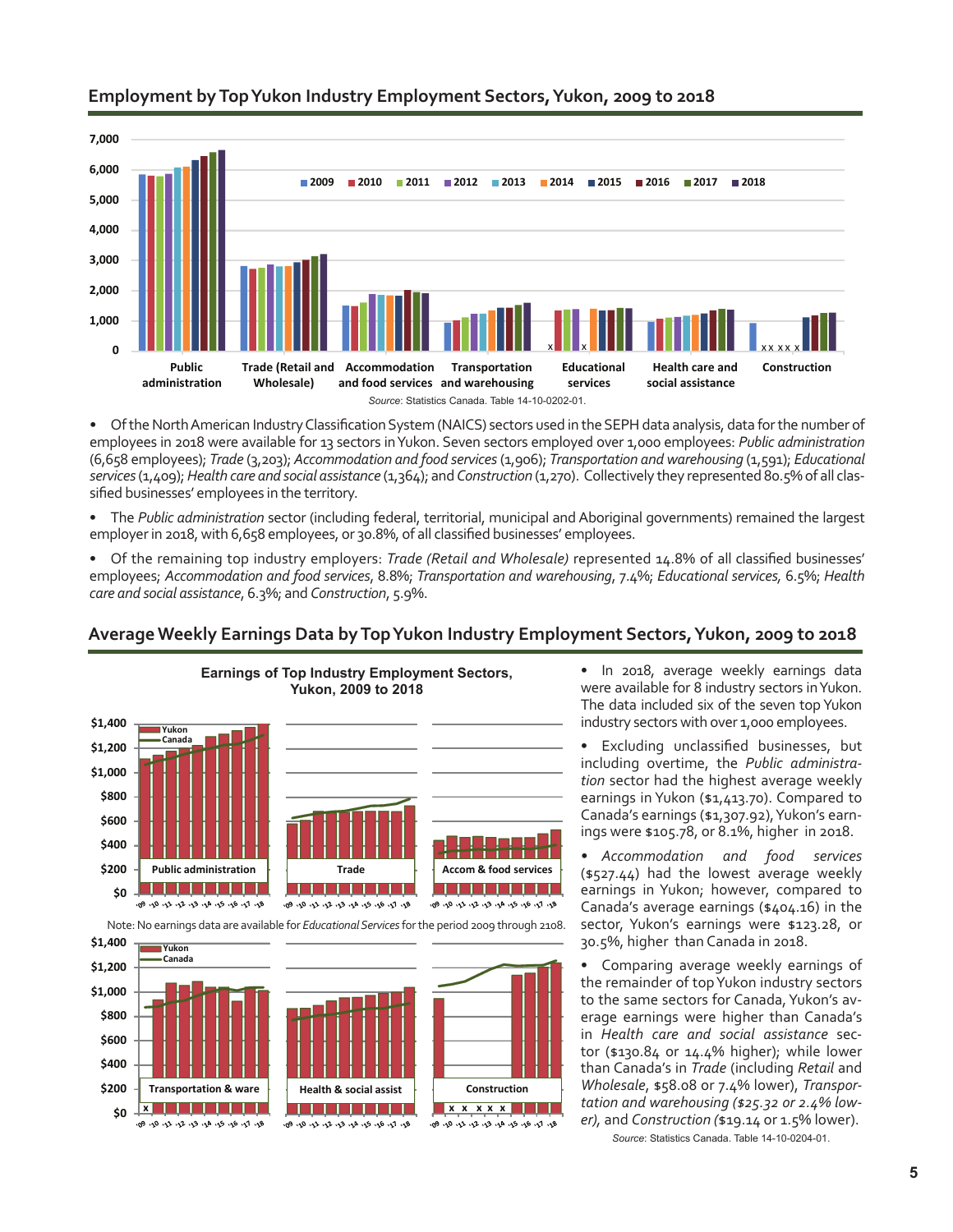# **Employment and Earnings (including overtime) for Public Administration Sector, Yukon, 2009 to 2018**

**Note**: *Public administration* includes only the establishments engaged in activities that are governmental in character and those servicing as internal service agencies of the public service. Government-owned establishments primarily engaged in activities assigned to other industries are classified in those industries, (i.e. Education and Health) along with similar establishments owned by non-government bodies. Therefore, employment, earnings and hours data included in *Public administration* do not represent the actual total number of persons employed by government at every level.



#### **Employment within Public Administration Sector, Yukon, 2009 to 2018**

• In 2018, the top employer in Yukon was the *Public administration* sector with 6,658 employees. The highest subsector was the *Provincial/Territorial public administration* with 4,052 employees representing 60.9% of public administration employment.

• Employment in the *Provincial/Territorial public administration* sector has increased almost steadily through the last ten years. Comparing 2018 to 2009, employment has increased by 736 positions, or 22.2%.

*Source*: Statistics Canada. Table 14-10-0202-01.

#### **Earnings for Available Public Administration Subsectors, Canada and Yukon, 2009 to 2018**

• Average weekly earnings in 2018 in the *Provincial/ Territorial public administration* sector in Yukon were \$178.42, or 12.5%, higher than that in Canada; earnings in the *Federal public administration* sector in Yukon in 2018 were \$197.98, or 12.5%, higher than that in Canada.

• Comparing 2018 to 2017, earnings in Yukon's *Provincial/Territorial public administration* sector increased by \$17.09, or 1.1%; comparing 2018 to 2009, earnings increased by \$359.41, or 29.0%.



#### **Average Weekly Earnings (including overtime) for Public Administration Sector and Provincial/Territorial Public Administration Subsector, Canada, Provinces and Territories, 2018**



*Source*: Statistics Canada. Table 14-10-0204-01.

• Yukon's average weekly earnings in the *Provincial/ Territorial public administration* subsector (\$1,600.14) ranked the fourth-highest in the country in 2018, following the Northwest Territories (\$2,033.85); Nunavut (\$1,709.75); and Ontario (\$1,601.84).

• Yukon's average weekly earnings in the *Provincial/Territorial public administration* subsector were \$433.71, or 21.3% lower than that of the Northwest Territories (\$2,033.85), while, the earnings were \$613.68, or 62.2%, higher than that of Nova Scotia (\$986.46).

• In 2018, Yukon ranked the third-highest in average weekly earnings (including overtime) in the *Public administration* sector following the Northwest Territories (\$1,688.29) and Nunavut (\$1,511.68).

• Yukon's average weekly earnings in the *Public administration* sector were \$274.59, or 16.3%, lower than that of the Northwest Territories (\$1,688.29), while the earnings were \$256.55, or 22.2%, higher than that of Nova Scotia (\$1,157.15), the province with the lowest average weekly earnings in the sector in 2018.



*Source*: Statistics Canada. Table 14-10-0204-01.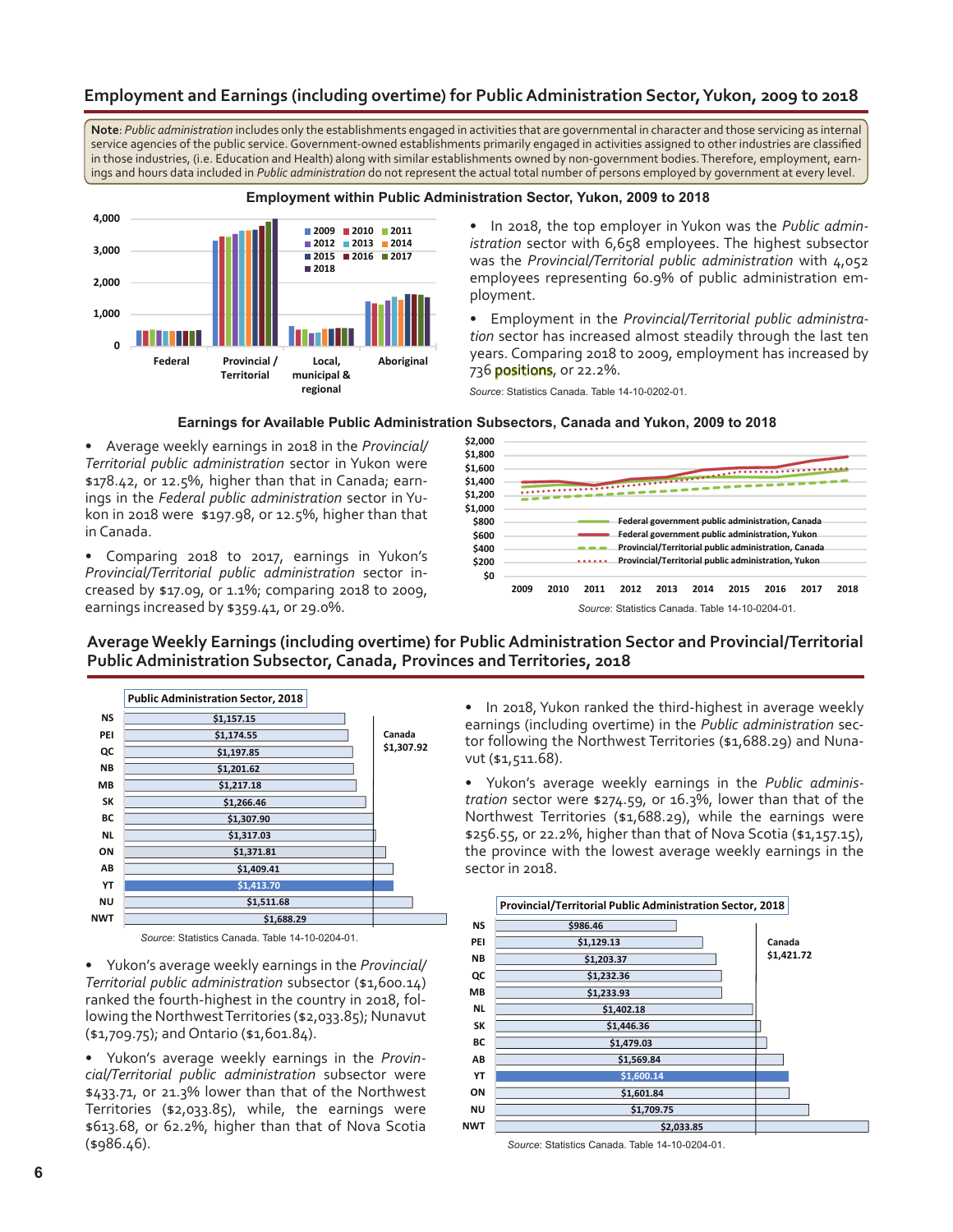#### **Employment and Earnings (including overtime) for Trade Sectors, Yukon, 2009 to 2018**



• In 2018, the second-largest number of workers in Yukon were employed in *Trade* industries *(*3,203 employees). This total was comprised of 2,829 employees (88.3%) in the *Retail trade* sector and 374 employees (11.7%) in the *Wholesale trade* sector.

• While employment in the *Wholesale trade* sector has had little variance over the last ten years, the number of *Retail trade* sector employees has ranged from a low of 2,395 in 2010 to a high of 2,829 in both 2017 and in 2018.

#### **Earnings for Trade Aggregate and Retail Trade Sector, Canada, Provinces and Territories, 2018**



While Yukon's 2018 average weekly earnings (including overtime) in the *Trade* aggregate  $(*726.40)$  was close to the middle of all jurisdictions, compared to Canada (\$784.48), Yukon's earnings were 7.4% lower.

• In 2018, Yukon's average weekly earnings in *Trade* industries were \$212.21, or 22.6%, lower compared to the Northwest Territories (\$938.61) and \$145.45, or 25.0%, higher than Nunavut (\$580.95).

Yukon's *Retail trade* sector earnings ranked the third-highest (\$628.73) following the North-<br>west Territories (\$719.14) and Alberta (\$653.43).



*Source*: Statistics Canada. Table 14-10-0204-01. *Source*: Statistics Canada. Table 14-10-0204-01.

Average weekly earnings in Yukon's *RetailTrade* sector (\$628.73) were \$488.99, or 43.7%, lower than the Yukon's overall average earnings of \$1,117.72 in 2018.

### **Employment and Earnings (including overtime) for Accommodation and Food Services Sector, Yukon, 2009 to 2018**



#### **Earnings for Accommodation and Food Services Sector, Canada, Provinces and Territories, 2018**

The *Accommodation and food services* sector had the lowest average weekly earnings (\$527.44) of any major industry sector in Yukon in 2018 (for which data were available).

In 2018, employees in the Accommodation and food services sector earned \$590.28, or 52.8%, less than the Yukon's overall average earnings (\$1,117.72) per week.

• In 2018, Yukon's average weekly earnings in the *Accommodation and food services* sector were \$129.52, or 19.7%, lower than earnings in Nunavut (\$656.96) and \$178.46, or 51.1%, higher than earnings in Mani-<br>toba (\$348.98).



#### **Employment within Accommodation and Food Services Sector, Yukon, 2009 to 2018**

• In 2018, *the Accommodation and food services* sector was the third-largest employer in Yukon (1,906 employees). This total was comprised of 885 employees (46.5%) in the *Accommodation services* subsector and 1,020 employees (53.5%) in the *Food services and drinking places* subsector.

Comparing 2018 to 2009, employment in the *Accommodation services* subsector has increased by 20 employees, or 2.3%, while the *Food services and drinking places* subsector has increased by 389 employees, or 61.6%.